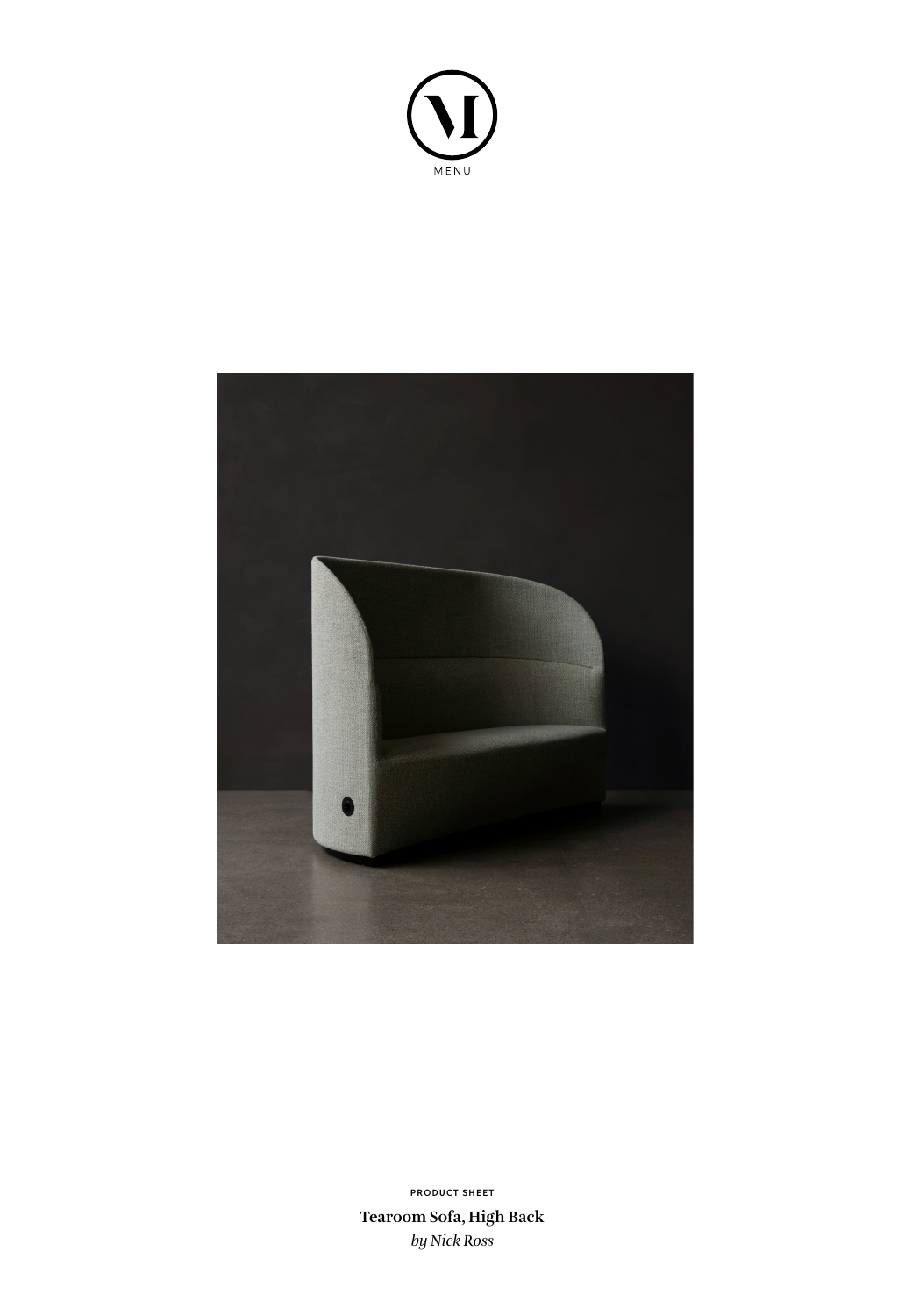The high back version of the Tearoom Sofa offers moments of quiet contemplation in busy spaces. Expressive and elegant, the secluded, foam-filled furniture piece rests on a wooden base for a natural contrast to the upholstered seat.



## **PRODUCT OPTIONS**



### **SPEC OPTIONS**

Available in fabrics from our upholstery programme. Standard lead times apply. Custom upholstery available upon request. For further information please refer to MENU upholstery programme.



# **TECHNICAL SPECIFICATIONS**

**PRODUCT TYPE** Sofa

**COLLI**

1

**ENVIRONMENT** Indoor

**D I M E N S I O N S**  H: 120 cm / 47,24"

W: 190 cm / 74,8" D: 71 cm / 27,95"

### **PRODUCTION PROCESS**

**MATERIALS & MAINTENANCE** Please see page 940 for materials, care and maintenance instructions.



## **Tearoom Sofa, High Back Tearoom Sofa, High Back Tearoom Sofa, High Back BY NICK ROSS BY NICK ROSS**

The sofa is constructed with a structural frame made of plywood. The seat consists of layered foam (5 layers) in different hardness with webbing/belts underneath. Back and armrests consist of a double foam layer with front part reinforced with foam flex. The base is made of painted MDF.



**COLOUR**

**Seat Base**

Dependent upon selected upholstery

Black (RAL 9005)

**G LO S S** 

Gloss 10-15

**M AT E R I A LS**

Plywood, HR Foam construction, webbing/belts, foam flex and upholstery

**W E I G H T** 

54 kg / 119,05 lb

**TEST** N / A

**C E RT I F I CAT I O N S** TSCA title IV compliant

**PACKAGING TYPE** Brown box

**PACKAGING MEASUREMENTS (H x W x D)** 127 cm x 195 cm x 75 cm / 50" x 76,77" x 29,53"



W: 192 cm / 75,6"



D: 71 cm / 28"